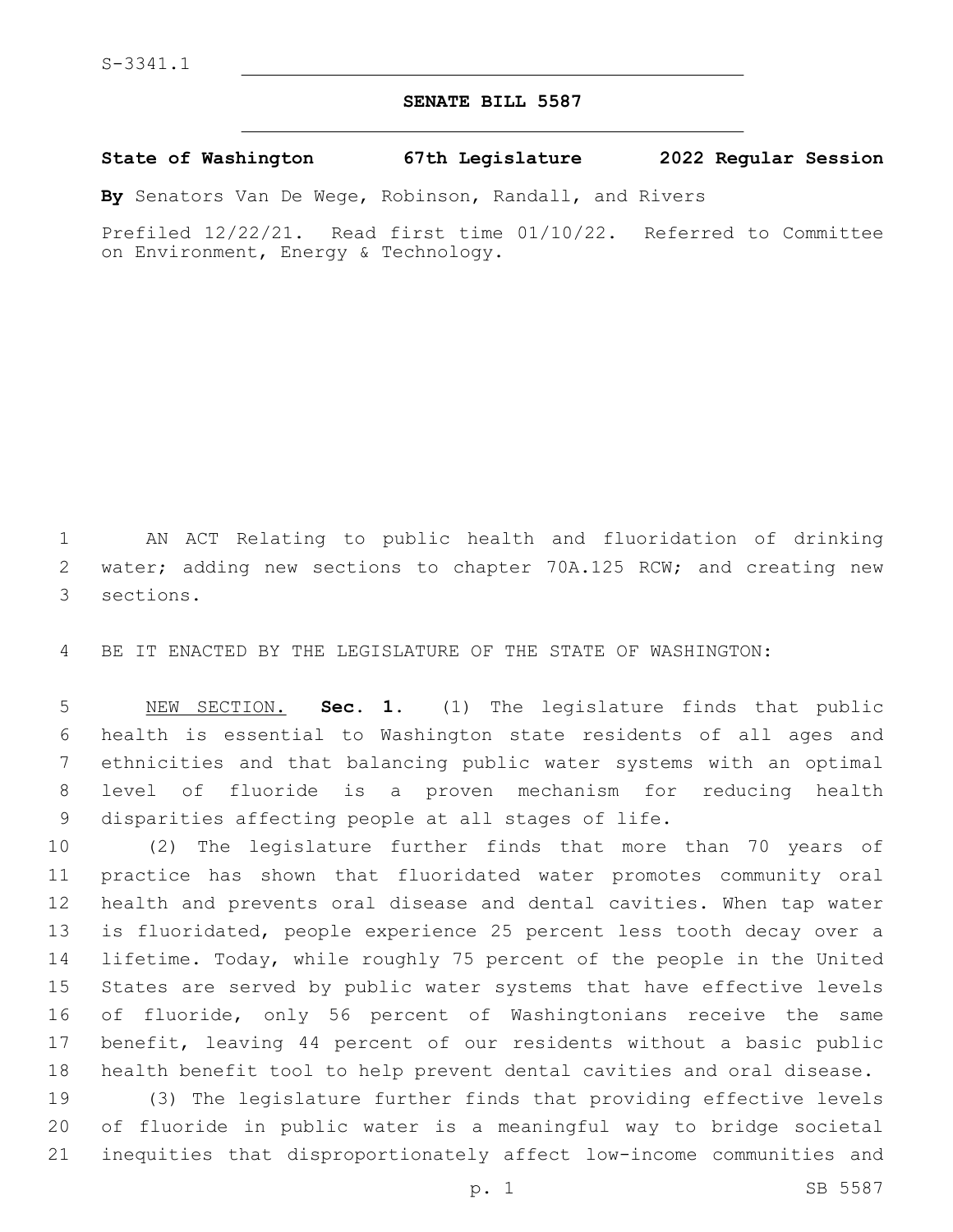communities of color. In Washington, third graders from low-income households suffer tooth decay at twice the rate of children from higher-income households. Hispanic, American Indian, and Alaska Native children have a 50 percent higher rate of tooth decay than the 5 general population.

 (4) The legislature further finds that oral health inequities affect people at all stages of life and from all socioeconomic backgrounds. Children with dental problems are more likely to miss school and teens with recent dental pain are four times more likely to earn lower grades. Low-income adults are more likely to say the condition of their teeth impacted their ability to interview for a job. Adults missing teeth are less likely to do well in job interviews and seniors without teeth are at risk for malnutrition.

 (5) The legislature further finds that preventing oral health disease through fluoridation is cost-effective for all ages and 16 socioeconomic backgrounds. In the United States, dental services are the third highest medical expenditure for families, and the United States center for disease control estimates a return on investment for ratepayers of \$4 for every dollar spent on fluoridation in small communities, and \$27 for every dollar spent on fluoridation in large communities. In addition, Washingtonians could save an estimated \$32,000,000 in medicaid and \$14,000,000 in state employee benefit programs over a 10-year period through fluoridation.

 (6) The legislature further finds that the global pandemic will exacerbate the long-term racial and socioeconomic disparities in health care, education, job attainment, job stability, and wage growth, and that implementing effective fluoridation in public water systems is essential to public health and the continued economic 29 vitality of the state of Washington.

 (7) The legislature further finds that it is necessary to collect information on the unmet oral health care needs throughout communities to reduce inequities in oral health care.

 NEW SECTION. **Sec. 2.** A new section is added to chapter 70A.125 34 RCW to read as follows:

 (1)(a) As used in this section, "water system" means any group A public water system, public utility district, or municipal water system that has 5,000 or more service connections or 5,000 or more customers.38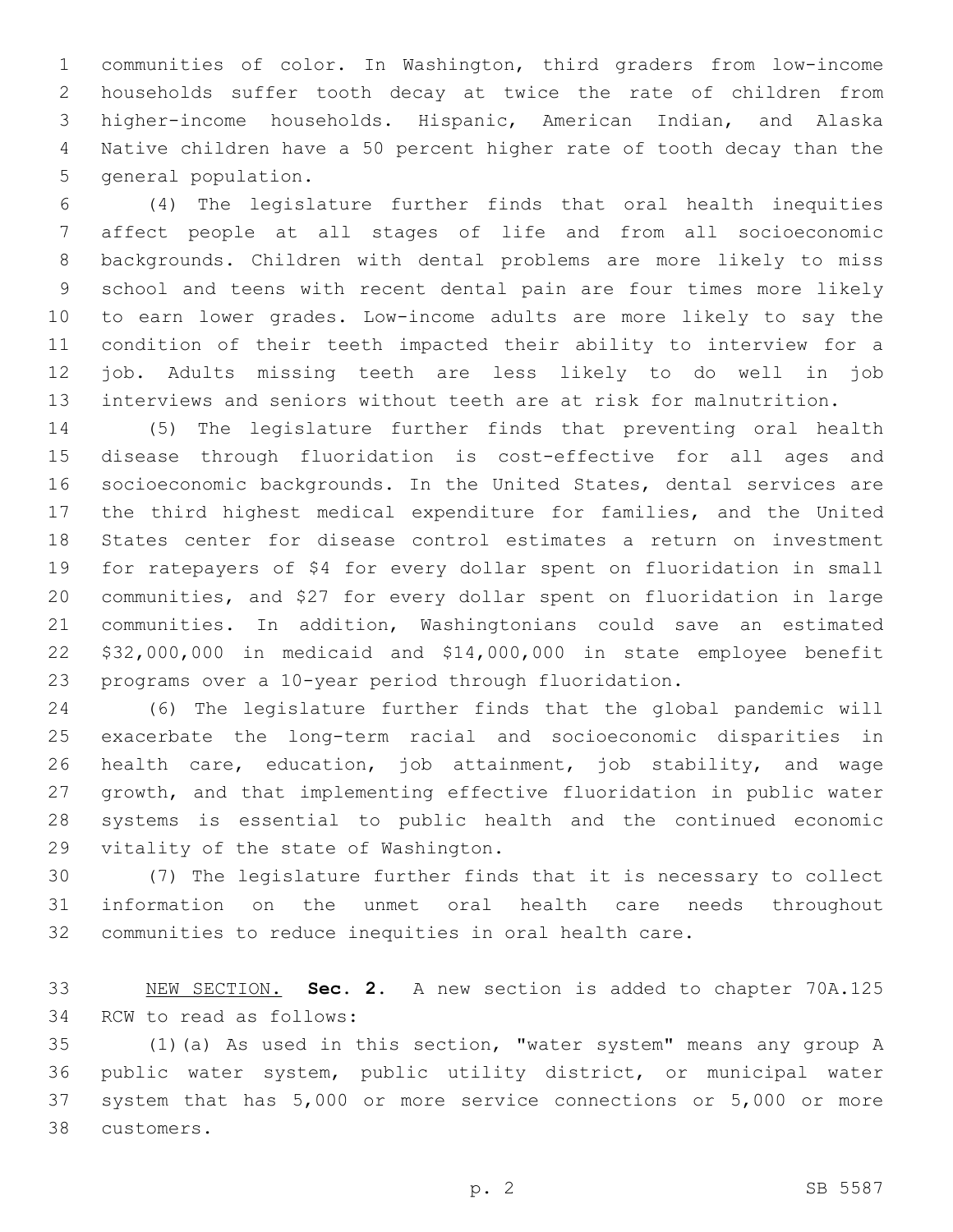(b) However, a public water system with fewer than 5,000 service connections or fewer than 5,000 customers may elect to comply with this section and related department rules for fluoridation, and the department must supply the same programs and support to these water 5 systems.

 (2) A water system must include an analysis of the cost to install, implement, and maintain community fluoridation when the water system engages in system planning, including planning for the future of the water system and for the expansion of the water supply 10 or upgrading and modernizing system facilities.

 (3) For water systems that include an analysis of the costs to install, implement, and maintain community fluoridation pursuant to subsection (2) of this section, the department shall develop or modify rules to facilitate and support water systems to include community water fluoridation. These rules must include:

 (a) Required concentrations of fluoride to be maintained by the 17 water system; and

 (b) Standards and procedures for maintaining required concentrations of fluoride including without limitation:

(i) Necessary fluoridation equipment standards;

 (ii) The reasonableness and sufficiency of estimated capital start-up costs for fluoridation equipment for a water system;

 (iii) The form, requirements, and sufficiency of an offer to provide capital start-up costs for fluoridation equipment;

25 (iv) Recordkeeping requirements;

26 (v) Reporting requirements;

27 (vi) Testing requirements; and

28 (vii) Enforcement procedures.

 NEW SECTION. **Sec. 3.** A new section is added to chapter 70A.125 30 RCW to read as follows:

 (1)(a) As used in this section, "water system" means any group A public water system, public utility district, or municipal water system that has 5,000 or more service connections or 5,000 or more customers.34

 (b) However, a public water system with fewer than 5,000 service connections or fewer than 5,000 customers may elect to comply with this section and related department rules for fluoridation, and the department must supply the same programs and support to these water 39 systems.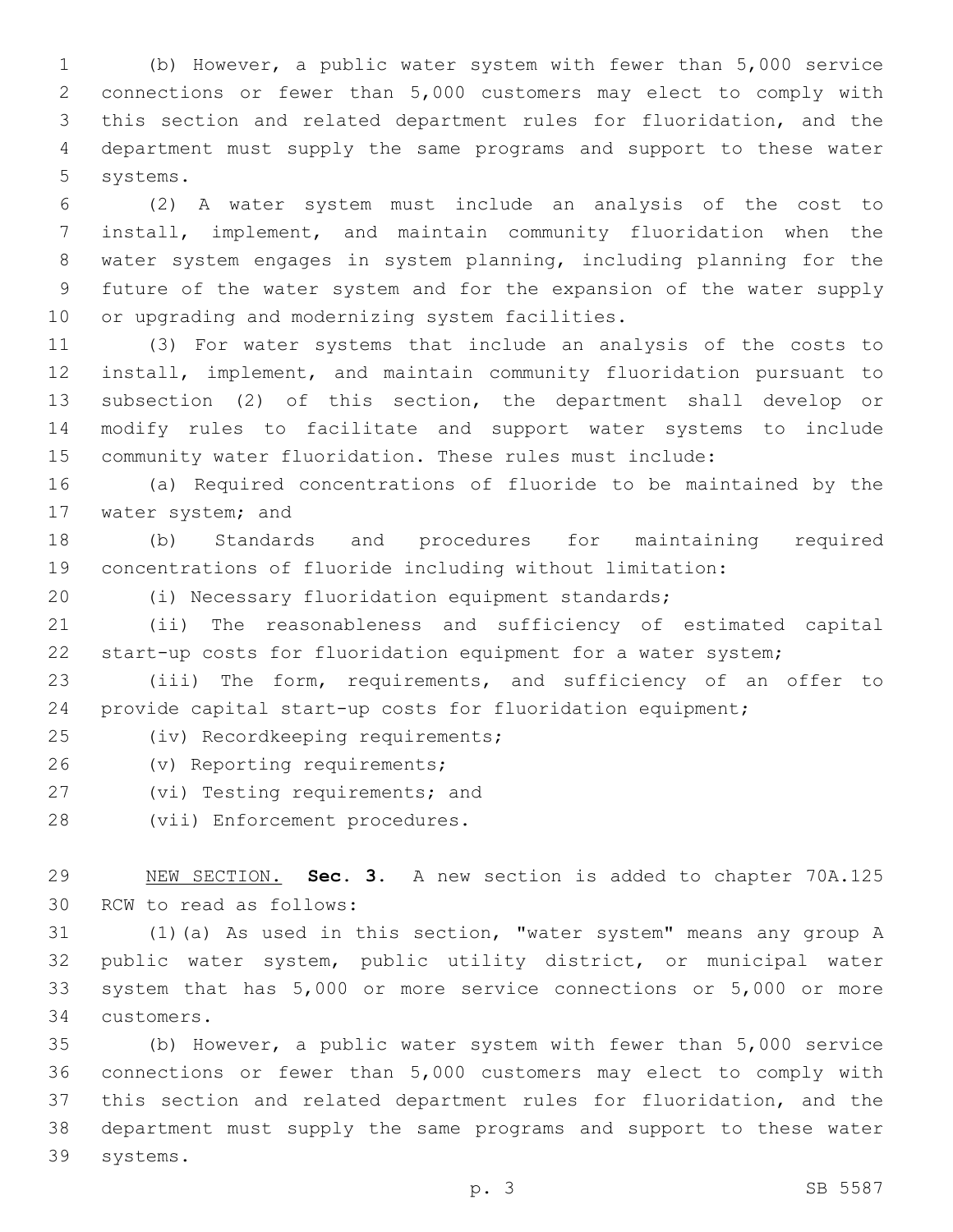(2) Subject to the availability of amounts appropriated for this specific purpose, the department shall create a program within the office of drinking water that aids water systems with engineering assistance related to water upgrades, modifications, or necessary expansions if the water system includes engineering analysis to implement or upgrade a community water fluoridation system for its service area. The department is authorized to accept funds from private sources, such as foundations or other corporate entities, to 9 assist this program.

 NEW SECTION. **Sec. 4.** A new section is added to chapter 70A.125 11 RCW to read as follows:

 (1)(a) As used in this section, "water system" means any group A public water system, public utility district, or municipal water system that has 5,000 or more service connections or 5,000 or more 15 customers.

 (b) However, a public water system with fewer than 5,000 service connections or fewer than 5,000 customers may elect to comply with this section and related department rules for fluoridation, and the department must supply the same programs and support to such water 20 systems.

 (2) A water system that considers discontinuing fluoridation of its water supply on a continuing basis must seek and receive the most current information about the public health impacts of community water fluoridation from the department and its local health jurisdiction at least 90 days prior to a vote or decision on the 26 matter.

 (3) A water system that considers discontinuing fluoridation must notify its customers of its intentions at least 90 days prior to a vote or decision on the matter. Notification to customers must include information received from the department on the public health impacts of discontinuing fluoridation as required in subsection (2) of this section. The water system shall notify its customers via radio, television, newspaper, regular mail, electronic means, or any combination of notification methods that most effectively notifies customers at least 90 days prior to any meeting at which the vote or decision will occur. Any public water system or public water supply district that violates the notification requirements of this section shall return the fluoridation of its water supply to its previous